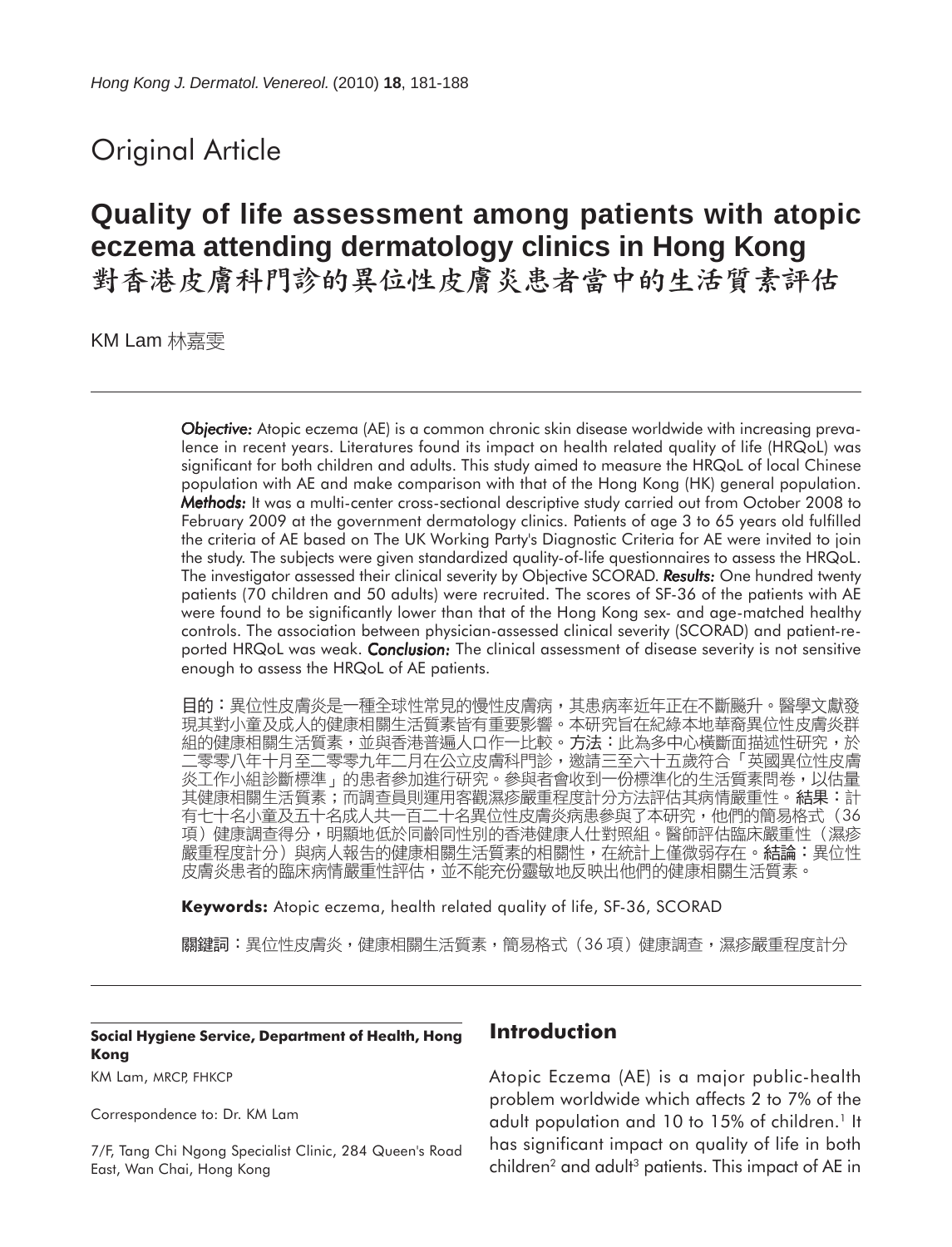patients was shown to be even stronger than that of psoriasis patients.4 This results in psychosocial disturbances in patients especially of self-image, which may lead to damage in self-esteem and their ability to cope with the disease and adherence to treatment.5 Because of the importance of psychological consequences, assessment of quality of life of AE patients by physicians is highly advisable.

The relationship between severity of skin diseases and quality of life was not always unidirectional.<sup>6</sup> Patients with mild AE may report severe subjective symptoms of disfigurement, social stigma or some disruption of the lifestyle resulting from skin disease that may endanger quality of life. Also, there was very limited data looking into this aspect of the disease of these patients in local population. The current study assessed the health related quality of life (HRQoL) in Chinese population of patients with AE and their correlations between the clinical severity of the disease. It provides more information on the impact of the diseases in Hong Kong population. Besides, it can help identifying the effective way to measure the quality of life of patient and assist future study on AE.

## **Methodology**

This was a multi-center cross-sectional descriptive study. It was performed from October 2008 to February 2009. All patients ranging from 3 to 65 years old fulfilled the criteria of AE based on The UK Working Party's Diagnostic Criteria for Atopic Dermatitis were included. They were recruited into the study by one investigator in a convenience manner. The study was performed at seven government dermatological clinics. These included Wan Chai Social Hygiene Clinic (SHC), Sai Ying Pun Dermatological Clinic (DC), Yau Ma Tei DC, Cheung Sha Wan DC, Yung Fung Shee DC, Tuen Mun SHC and Fanling Integrated Treatment Centre. The study protocol was approved by the Ethics Committee, Department of Health, HKSAR. The participation was on voluntary basis.

The investigator collected the demographic data of the participants, assessed the disease severity by objective clinical scoring system, Severity Scoring of Atopic Dermatitis (SCORAD)<sup>7</sup>. Adult patients of more than 16 year-old were invited to complete a 36-item Short-Form Health Survey (SF-36) and Dermatology Life Quality Index (DLQI). For children between 14 to 16 year-old, SF-36 and Children's DLQI (CDLQI) were given. Those children aged 3 to 14 year-old completed the CDLQI. All the questionnaires were selfadministered either by the patients themselves or with the aid of parents/carers. The investigator checked the completeness of the returned questionnaires.

#### *SCORAD*

SCORAD was measured because it is the most extensively tested severity index. The reliability and validity have been tested.<sup>8</sup> It is determined by the extent of the disorder, the intensity composed of 6 items (erythema, oedema/papules, effects of scratching, oozing/crust formation, lichenification and dryness) and subjective symptoms (itchiness, sleeplessness). An objective SCORAD rated by the physicians has been developed for the overall assessment of disease to exclude the subjective components. It is more representative and well evaluated. The maximum score for this objective SCORAD is now set at 83.9 The cut-off values of the objective SCORAD are 15, 40 and more than 40 respectively for mild, moderate and severe disease.

#### *SF-36*

The SF-36 is a generic self-report quality of life instrument. It is the most widely used and well validated HRQoL measure.<sup>10</sup> It measures 8 domains of health status by means of 35 different items which include (1) Physical Functioning (PF); (2) Role Physical (RP); (3) Bodily Pain (BP); (4) General Health (GH); (5) Vitality (VT); (6) Social Functioning (SF); (7) Role-Emotional (RE); and (8) Mental Health (MH). In addition, it includes a single item that provides an indicator of perceived change in health over the past one year and does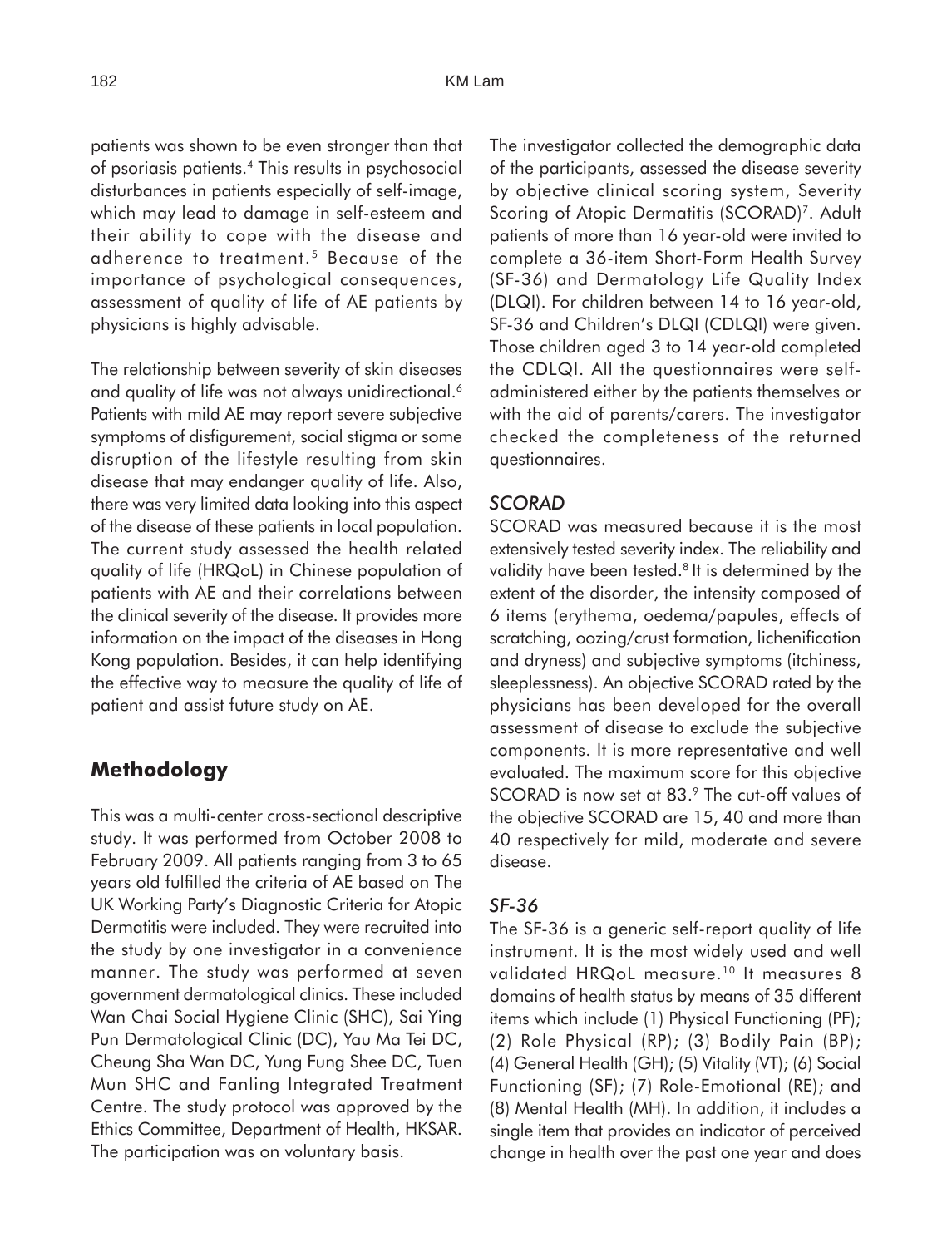not contribute to the measurement of any SF-36 domain. The SF-36 asks about health status during the previous 4 weeks. A score of 0 to 100 is calculated for each subscale, with the higher score indicating better HRQoL. The Hong Kong Chinese standard version of the SF-36 has been cross-culturally validated using the original US English SF-36 version in 1998.<sup>11</sup> It was confirmed to have high internal consistency and test-retest reliability in the local setting. The normative values of HK population were established after studying 2410 healthy individuals. It was found that the age and gender had significant and substantial effects on SF-36 scores. As a result, our cases were age and sex matched with the normative values for comparison. The healthy controls were standardized to a normal distribution with a mean of 50 and standard deviation of 10 in order to make interpretation easier. If norm-based scoring was above 50, it was above the general population, and vice versa.

#### *DLQI & CDLQI*

The DLQI is the first dermatology-specific health related quality of life questionnaire established by Finlay and Khan in 1994.<sup>12</sup> It is one of the most widely used dermatology-specific quality of life instruments. There has been a gradual increase in the international use of DLQI shown in a review article up to December 2007.<sup>13</sup> The Cantonese version of DLQI and CDLQI were developed and they were found to be valid and reliable tool for assessing the effects of skin problems on HRQoL in our locality.<sup>14</sup>

Both DLQI for patients more than 16 year-old and CDLQI for patients less than 16 year-old are self-administered validated simple tools to measure the effect of skin disorder on the quality of life of a patient over the previous 7 days. It consists of 10 questions with relation to different aspects during the week prior to performing the questionnaire. The summation results in a maximum of 30 and minimum of 0. The higher the score, the greater the HRQoL impairment.

#### **Statistics**

Statistical analyses were performed using MedCalc for Windows, version 10.3 (MedCalc Software, Mariakerke, Belgium). Continuous variables were expressed as mean ± standard deviation (SD) or median (range) as appropriate. Descriptive statistic of the variables was used to look at the baseline characteristics of patients with AE. The SF-36 scores of the patients were sex- and age-matched with the normal population of Hong Kong. The unpaired t-test was used to test differences in scores between them. Spearman's rho correlation was used to determine the levels of association between the SF-36, DLQI and CDLQI. All statistical tests were two sided, and statistical significance was taken as p<0.05.

#### **Results**

One hundred and twenty-four patients from the seven government dermatology clinics, ranging from 3 to 48 years old, were invited to join the study (Table 1). Among 122 Chinese patients who gave consent to participate in the study, 120 (97%) completed the questionnaires. Two patients refused to participate due to lack of time. Of these 120 patients, 50 were adults and 70 were children. The mean age was 15 years old.

#### *SF-36*

The SF-36 of our 66 AE patients of more than 14 year-old was compared with that of the 2410 sex and age-matched Hong Kong healthy controls (Table 2). The mean scores of all of the SF-36 dimensions were lower than that of the healthy controls of Hong Kong. The SF and MH domains were particularly impaired with scores of 38.86 and  $46.05$  ( $p < 0.01$ ) respectively.

#### *Subgroup analysis of SF-36*

Patients with AE showed a lower mean score of physical component summary (PCS) and mental component summary (MCS) than that of the general population in our study. The MCS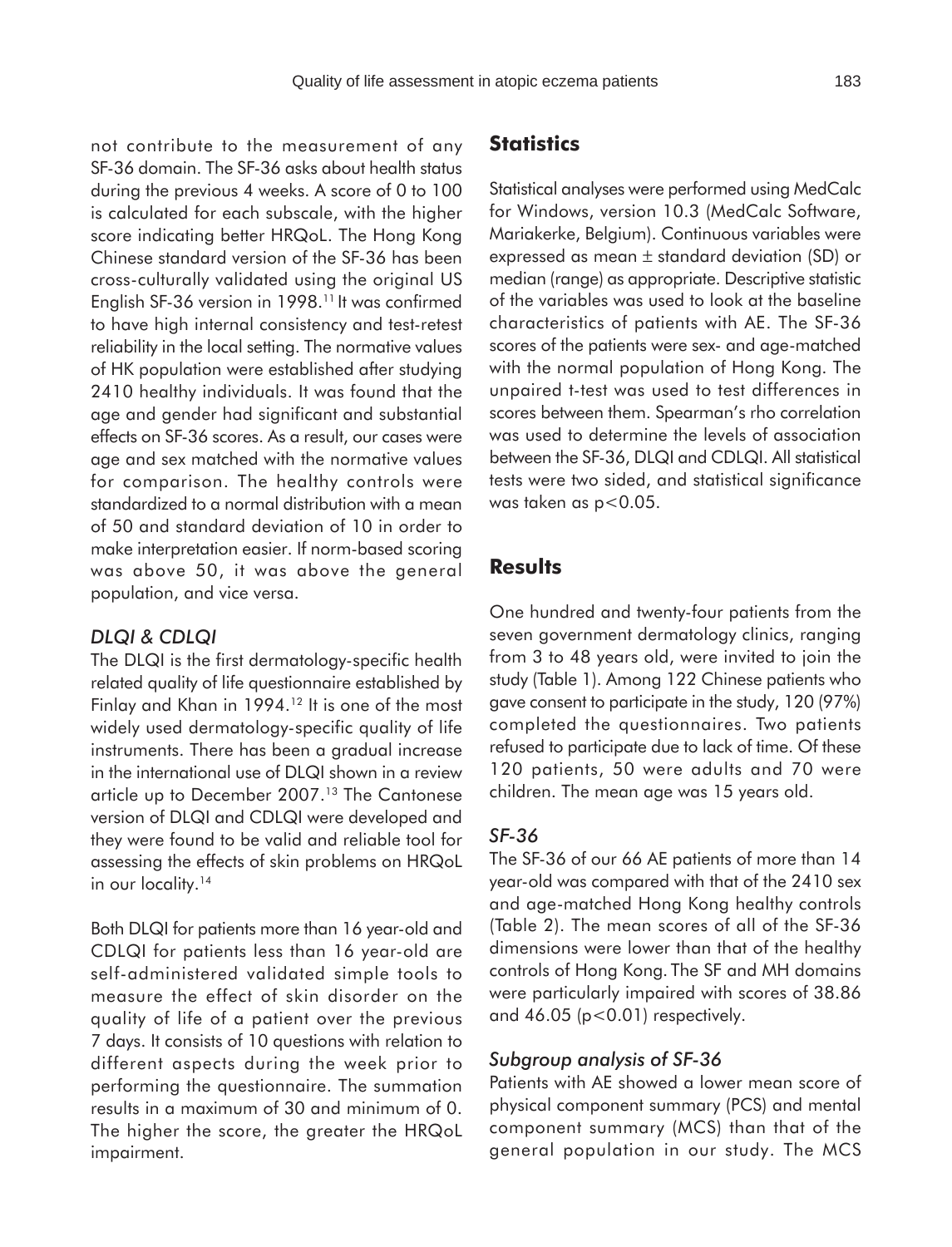decreased significantly with mean score 45.15  $(p<0.01)$ .

## *DLQI & CDLQI*

The mean±SD of the DLQI and CDLQI were 10.1±6.4 and 7.7±6.0 respectively. Compared with mean DLQI of the normal population which ranged from 0.0 to 0.5, $13$  the quality of life of our patients was impaired.

For the patients in this study, the dimension that scored the highest was symptoms and feelings and the lowest was found to be personal relationships (Table 3 and Table 4).

| <b>Characteristics</b>                                 | <b>Children</b><br>(Age 3 - 16 years old)<br>$n = 70(58.3%)$                      | <b>Adults</b><br>(Age $\geq$ 16 years old)<br>$n = 50(41.7%)$ | Total<br>$n=120(100.0\%)$               |  |
|--------------------------------------------------------|-----------------------------------------------------------------------------------|---------------------------------------------------------------|-----------------------------------------|--|
| Mean age (year)                                        | 10                                                                                | 23                                                            | 15<br>$Median=14$                       |  |
| Gender (n)<br>Female<br>Male                           | 32 (45.7%)<br>27 (54.0%)<br>38 (54.3%)<br>23 (46.0%)                              |                                                               | 59 (49.2%)<br>61 (50.8%)                |  |
| Occupation (n)<br>Studying<br>Working<br>Unemployed    | 70 (100.0%)<br>32 (64.0%)<br>$0(0.0\%)$<br>17 (34.0%)<br>$0(0.0\%)$<br>$1(2.0\%)$ |                                                               | 102 (85.0%)<br>17 (14.2%)<br>$1(0.8\%)$ |  |
| Mean duration of<br>illness $\pm$ SD (year)            | 7±4                                                                               | $17\pm8$                                                      | $11\pm8$                                |  |
| Personal history of (n)<br>Asthma<br>Allergic rhinitis | 14 (20.0%)<br>51 (72.9%)                                                          | 20 (40.0%)<br>33 (66.0%)                                      | 34 (28.3%)<br>84 (70.0%)                |  |
| Family history of<br>atopic disease (n)                | 54 (77.1%)                                                                        | 34 (68.0%)                                                    | 88 (73.3%)                              |  |

**Table 1.** Demographic data of the patients who completed surveys

**Table 2.** Comparison of means of eight dimensions, physical and mental component summary scores of SF-36 between 66 patients with atopic eczema and 2410 Hong Kong healthy controls\*

| <b>Variables</b>                 | <b>Mean</b> ±SD   | p valuet |
|----------------------------------|-------------------|----------|
| Physical functioning (PF)        | $48.21 \pm 14.74$ | 0.33     |
| Role-physical (RP)               | $47.97 \pm 11.10$ | 0.14     |
| Bodily pain (BP)                 | 49.34±7.57        | 0.48     |
| General health (GH)              | 49.89±10.20       | 0.93     |
| Vitality (VT)                    | $49.61 \pm 10.67$ | 0.77     |
| Social functioning (SF)          | 38.86±14.00       | < 0.0001 |
| Role-emotional (RE)              | 49.98 ± 9.38      | 0.81     |
| Mental health (MH)               | 46.05±11.07       | < 0.01   |
| Component measures               |                   |          |
| Physical component summary (PCS) | 49.49±8.98        | 0.65     |
| Mental component summary (MCS)   | 45.15±11.28       | < 0.001  |

\*The mean of SF-36 scale scores of healthy controls were standardized to 50 with SD=10

†The SF-36 scale scores of atopic eczema patients were compared with healthy controls using unpaired t test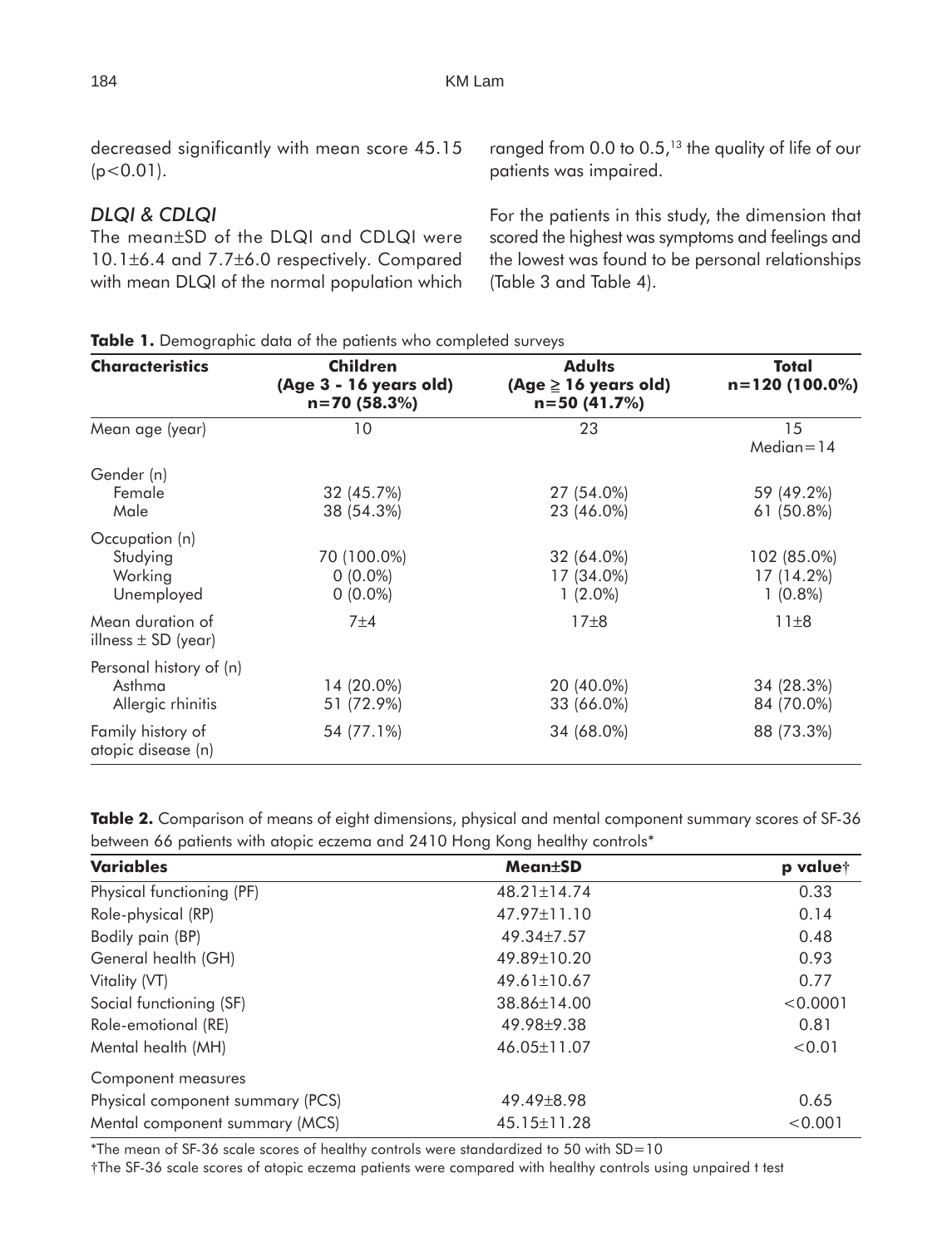| <b>Variables</b>       |          | Median (interquartile range) |  |  |
|------------------------|----------|------------------------------|--|--|
| <b>DLQI</b> total      | $(0-30)$ | $9.5(5-15)$                  |  |  |
| Symptoms and feelings  | $(0-6)$  | $3(2-4)$                     |  |  |
| Daily activities       | $(0-6)$  | $2(1-3)$                     |  |  |
| Leisure                | $(0-6)$  | $2(0-3)$                     |  |  |
| Work and school        | $(0-3)$  | $1(0-1)$                     |  |  |
| Personal relationships | $(0-6)$  | $1(0-1)$                     |  |  |
| <b>Treatment</b>       | $(0-3)$  | $1(1-2)$                     |  |  |

**Table 3.** Median and interquartile range for Dermatology Life Quality Index total and six dimensions

**Table 4.** Median and interquartile range for Children's Dermatology Life Quality Index total and six dimensions

| <b>Variables</b>      |          | Median (interquartile range) |  |  |
|-----------------------|----------|------------------------------|--|--|
| CDLQI total           | $(0-30)$ | $6.5(3-11)$                  |  |  |
| Symptoms and feelings | $(0-6)$  | $2(1-3)$                     |  |  |
| Leisure               | $(0-9)$  | $1.5(0-3)$                   |  |  |
| School and holiday    | $(0-3)$  | $0.5(0-1)$                   |  |  |
| Personal relationship | $(0-6)$  | $0(0-1)$                     |  |  |
| Sleep                 | $(0-3)$  | $1(0-2)$                     |  |  |
| Treatment             | (0-3)    | $1(0-1)$                     |  |  |

#### *Correlation between disease severity measured by SCORAD and HRQoL questionnaires*

Table 5 showed the correlation between SF-36 (PCS and MCS) and objective SCORAD was weak (r for PCS & MCS =  $-0.38$  &  $-0.28$  respectively, p<0.05). On the other hand, DLQI and CDLQI correlated moderately with objective SCORAD (r for DLQI & CDLQI =  $0.52$  &  $0.58$  respectively,  $p < 0.05$ ).

## *Correlation between various HRQoL questionnaires*

MCS correlated significantly with CDLQI  $(r = -0.63)$ ; p<0.05) and DLQI (r=-0.44; p<0.001) but not PCS (Table 6). PCS and MCS did not appear to have significant correlation with each other.

## **Discussion**

#### *SF-36*

All the domains of SF-36 were found to be lower in our patients when compared with the 2410 sex and age matched Hong Kong healthy controls. SF was the greatest mental burden in our patients. This was in line with previous studies performed in Denmark<sup>15</sup> and in the U.S.<sup>16</sup> This implied the disease appeared to have a stronger impact on the patient's social and mental QoL. It was however, expected as SF-36 was too insensitive to measure the physical limitations among the patients with AE. Questions, for example, concerning PF like limitations of climbing up one flight of stairs, lifting or carrying vegetables, food stuffs or groceries were unlikely to be affected by mild or moderate disease. On the other hand, literature found patients with AE had better adaptation to the physical symptoms than the mental problems caused by the disease.<sup>17</sup> The impairment may be related to the visible nature of the disease that caused substantial stress to the patients.

Physician has a tendency to concentrate on the physical aspect of the diseases. Improvement in physical symptoms may be followed by an improvement of patient's psychological well-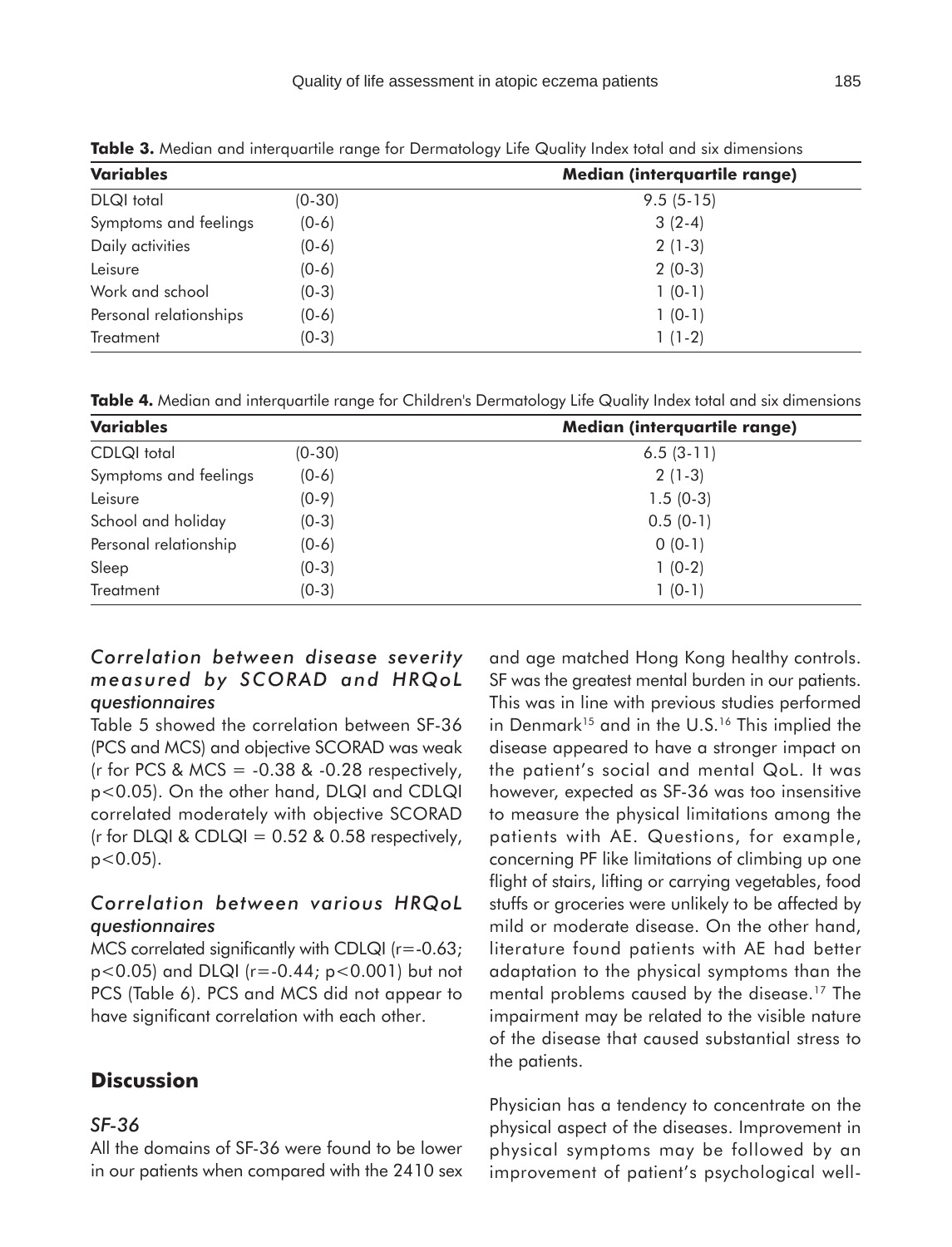|              | <b>Objective SCORAD</b>                      | No./p         | 95% C.I.           |  |
|--------------|----------------------------------------------|---------------|--------------------|--|
|              | <b>Spearman correlations coefficient (r)</b> |               |                    |  |
| <b>PCS</b>   | $-0.38$                                      | 66/p < 0.01   | $-0.57$ to $-0.15$ |  |
| <b>MCS</b>   | $-0.28$                                      | 66/p < 0.05   | $-0.49$ to $-0.04$ |  |
| <b>DLQI</b>  | 0.52                                         | 50/p < 0.001  | $0.29$ to $0.70$   |  |
| <b>CDLQI</b> | 0.58                                         | 70/p < 0.0001 | 0.40 to 0.72       |  |

**Table 5.** Correlations between SCORAD and multiple HRQoL questionnaires

**Table 6.** Spearman's correlation coefficients (r) between SF-36 (MCS and PCS), DLQI & CDLQI for the 120 patients studied

|              |                                                 | <b>PCS</b>                             | <b>MCS</b>                              | <b>DLQI</b>                             | <b>CDLQI</b>                           |
|--------------|-------------------------------------------------|----------------------------------------|-----------------------------------------|-----------------------------------------|----------------------------------------|
| <b>PCS</b>   | <b>Correlation Coefficient</b><br>n<br>95% C.I. |                                        | $-0.01$<br>(66)<br>$-0.25$<br>0.24      | $-0.29*$<br>(50)<br>$-0.52$<br>$-0.01$  | $-0.18$<br>(16)<br>$-0.62$<br>0.35     |
| <b>MCS</b>   | <b>Correlation Coefficient</b><br>n<br>95% C.I. | $-0.01$<br>(66)<br>$-0.25$<br>0.24     |                                         | $-0.44**$<br>(50)<br>$-0.64$<br>$-0.18$ | $-0.63*$<br>(16)<br>$-0.86$<br>$-0.20$ |
| <b>DLQI</b>  | <b>Correlation Coefficient</b><br>n<br>95% C.I. | $-0.29*$<br>(50)<br>$-0.52$<br>$-0.01$ | $-0.44**$<br>(50)<br>$-0.64$<br>$-0.18$ |                                         |                                        |
| <b>CDLQI</b> | <b>Correlation Coefficient</b><br>n<br>95% C.I. | $-0.18$<br>(16)<br>$-0.62$<br>0.35     | $-0.63*$<br>(16)<br>$-0.86$<br>$-0.20$  |                                         |                                        |

*\*P<0.05, \*\*P<0.01, \*\*\*P<0.001*

being. However, poor psychological status affects the compliance to treatment which will in turn affect the physical symptoms. It has been shown that appropriate psychological intervention was effective in treating AE and preventing relapse. Holistic care of AE patients without assessment of mental symptoms is therefore impossible.

In this study, the correlation between PCS of SF-36 and DLQI and CDLQI was weak and insignificant statistically. This is understandable as the physical symptoms of AE cannot be accurately assessed by SF-36 as discussed above. Instead, pruritus which was not assessed will be more relevant. If pruritus were also included, the SF-36 score of AE patients will not be low when compared with other diseases like rheumatoid arthritis. Therefore, whether SF-36 is useful for QoL assessment of AE patients remained controversial.

#### *DLQI & CDLQI*

From a review article that studied the use of DLQI over 10 years,<sup>18</sup> the means of DLQI among patients with AE from various research articles ranged from 4.5 to 21.4. The mean of means of DLQI was found to be 12.2. The mean score of DLQI of our patients was 10.1, which was still within the range but slightly lower than the mean of means. All of our patients were recruited in an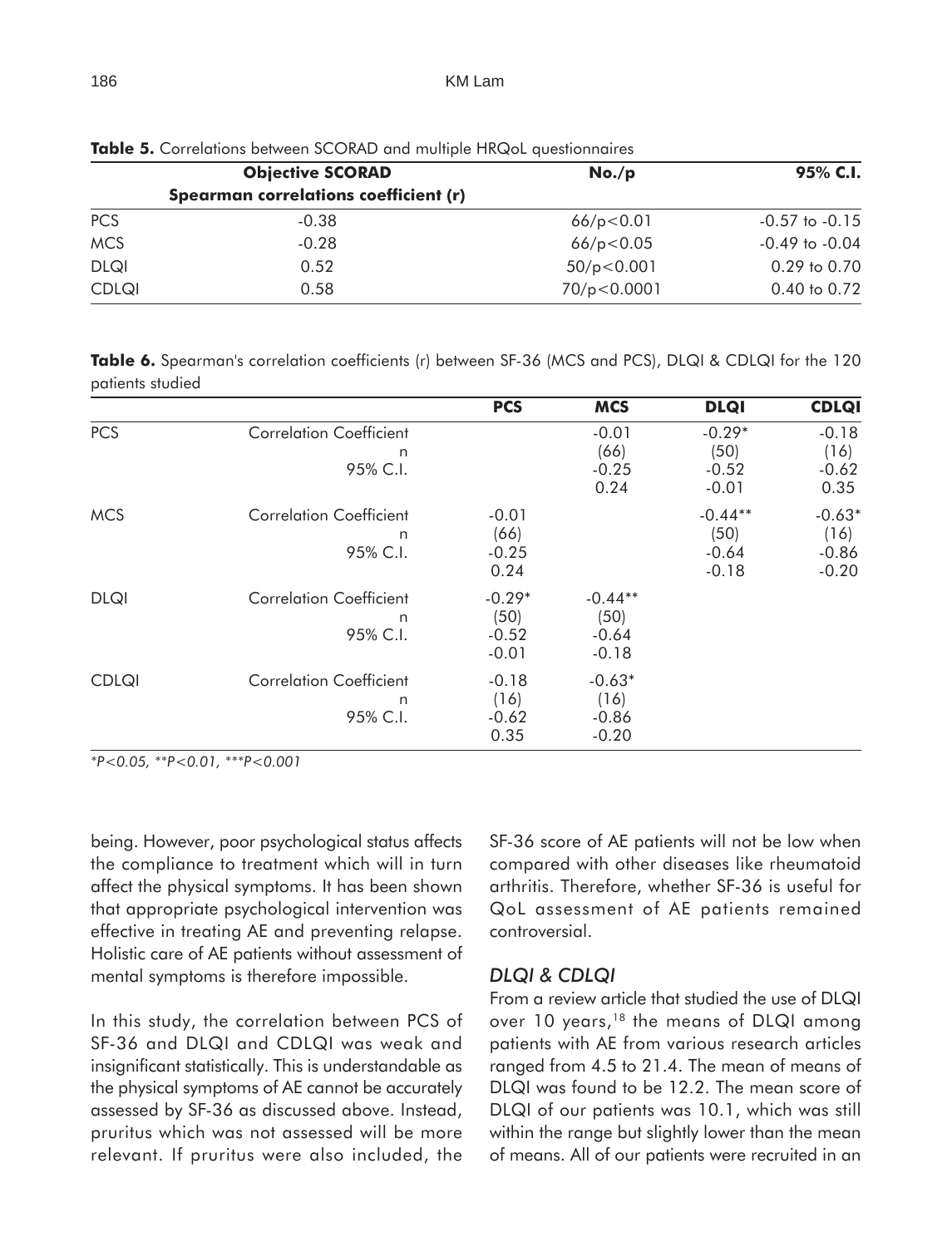out-patient setting with more stable disease, this can explain the discrepancy.

The feature measured by the DLQI and CDLI which had the greatest impact on perceived QoL in our patients was symptoms and feeling – itch and embarrassment. Others, like personal relationships with friends and relatives, were unlikely to be of great relevance to those with mild to moderate AE. The impact of mental health to these patients will be underestimated by DLQI and CDLQI as shown in a review article of HRQoL instruments.19 This finding was similar to that of a previous study which showed lowest mean scores in personal relationship in DLQI.<sup>20</sup> On the other hand, the use of DLQI in another study showed a highly significant improvement in the DLQI mean score in mild to moderate AE after treatment with topical corticosteroids.21 However, the major difference was found in the first two questions that was related to symptoms and feeling. Therefore DLQI and CDLQI cannot be a complete measurement of QoL in AE patients.

DLQI and CDLQI are dermatology-specific questionnaires. Although they can be used to assess a wide range of skin conditions, they are not specific enough to assess a particular skin condition like AE. To capture the full range of QoL aspects of a patient, it has been recommended to combine a dermatology-specific instrument with a generic instrument.<sup>22</sup> One may combine DLQI and CDLQI with a more emotionally orientated measure such as the mental component of the SF-36 to assess QoL of AE patients. Inclusion of sleep disturbance can also be asked in addition to DLQI.

## **Objective SCORAD**

The relationship between severity of skin disease and impairment of HRQoL is conflicting. There may not be a simple and direct relationship found in some of the literatures.<sup>23,24</sup> Previous study demonstrated that SCORAD in children with AE did not correlate well with subjective symptoms.<sup>7</sup> Others found that the clinical severity was associated with QoL of patients<sup>19</sup> and their families.25 In our study, SCORAD correlated weakly with PCS and MCS of SF-36 and moderately with DLQI and CDLQI. The discrepancy suggested clinical severity SCORAD may not be related to all aspects of HRQoL in AE patients. Thus the clinical assessment of disease severity is not sensitive enough to assess the HRQoL of AE patients. Physicians should assess the psychological impact of AE patients during consultations and multidisciplinary approach may benefit these patients.

In assessing clinical severity of AE, we used SCORAD. Inter-observer variation is present when assessing disease extent, intensity items and identification of representative site. Therefore, only one observer was responsible for data collection in this study so as to eliminate the inter-observer variation in the use of SCORAD. Nonetheless, this study is subjected to limitations. SF-36, as a generic measure, is constructed for general use across all diseases. It allows comparison between different diseases and with normal population. However, it often focuses on physical symptoms that are unlikely to be affected by mild or moderate skin disease. The adoption of this general questionnaire to a skin disease is therefore a problem. DLQI and CDLQI are dermatology specific questionnaires. They can be more sensitive because they contain questions of particular relevance in dermatology. Moreover, the subjects in our study were recruited in a consecutive manner which may introduce sampling bias to the results even though it was carried out in multiple government dermatology clinics. The study was carried out in dermatology clinics, however a number of cases of AE are managed by family physicians. Subjects recruited in this study may not be able to reflect the AE patients in the community. The most severe cases of AE patients that require in-patient care were also not assessed in our study. Nevertheless, majority of AE patients in real life are managed in out-patient setting.